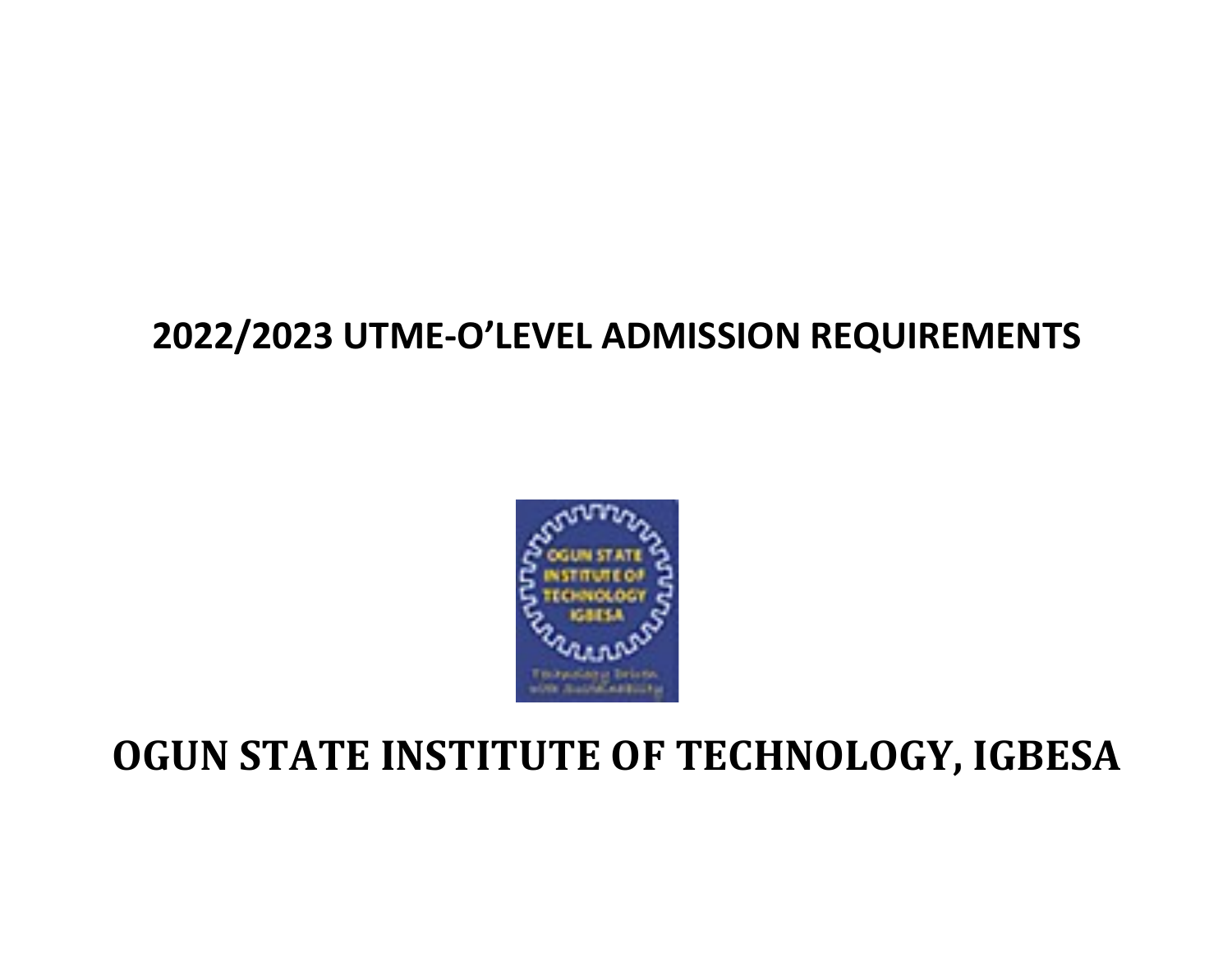#### SCHOOL OF BUSINESS AND MANAGEMENT STUDIES (SBMS)

| <b>PUBLIC ADMINISTRATION</b> | <b>BUSINESS ADMINISTRATION</b>                      | <b>MARKETING</b>                                                        |  |
|------------------------------|-----------------------------------------------------|-------------------------------------------------------------------------|--|
| <b>UTME: GOVERNMENT</b>      | <b>UTME: MATHS, COMMERCE OR</b><br><b>ECONOMICS</b> | <b>UTME: MATHS.</b><br><b>COMMERCE/MARKETING OR</b><br><b>ECONOMICS</b> |  |
| ENGLISH LANGUAGE, MATHS      | <b>MATHEMATICS</b>                                  | <b>ENGLISH LANGUAGE</b>                                                 |  |
| <b>GOVERNMENT</b>            | <b>ENGLISH LANGUAGE</b>                             | <b>MATHEMATICS</b>                                                      |  |
| <b>TWO SUBJECTS FROM</b>     |                                                     | <b>COMMERCE OR ECONOMICS</b><br><b>OR MARKETING</b>                     |  |
| <b>ACCOUNT</b>               | <b>ONE SUBJECT FROM</b>                             | THREE SUBJECTS FROM                                                     |  |
| <b>CIVIC EDUCATION</b>       | <b>ACCOUNT</b>                                      | <b>ACCOUNT/BOOK KEEPING</b>                                             |  |
| COMMERCE                     | COMMERCE                                            | DATA/ COMPUTER STUDIES                                                  |  |
| <b>ECONOMICS</b>             | <b>ECONOMICS</b>                                    | <b>GOVERNMENT</b>                                                       |  |
| <b>GEOGRAPHY</b>             | <b>TWO SUBJECTS FROM</b>                            | <b>CIVIC EDUCATION</b>                                                  |  |
| <b>HISTORY</b>               | <b>BIOLOGY</b>                                      |                                                                         |  |
| <b>ACCOUNT</b>               | <b>CIVIC EDUCATION</b>                              |                                                                         |  |
| <b>BOOK KEEPING</b>          | <b>GOVERNMENT</b>                                   |                                                                         |  |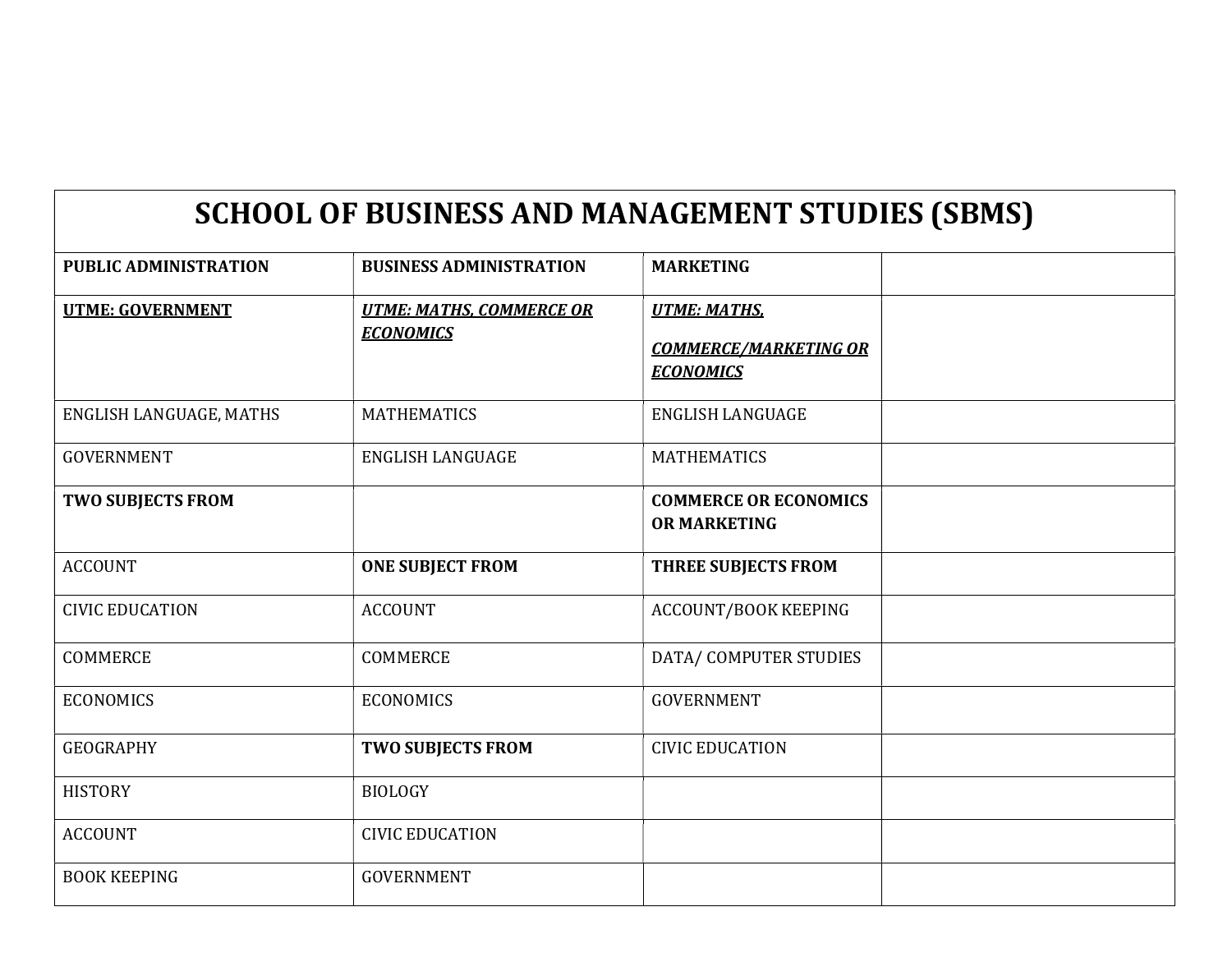| AGRIC. SCI/BIOLOGY                            | MARKETING               |  |
|-----------------------------------------------|-------------------------|--|
| MARKETING                                     | <b>COMPUTER STUDIES</b> |  |
| STUDIES/DATA<br><b>COMPUTER</b><br>PROCESSING | GEOGRAPHY               |  |
| CRK/IRK                                       | <b>HISTORY</b>          |  |
| YOURBA                                        | Purchasing & Supply     |  |
| STORE MANAGEMENT                              | <b>YORUBA</b>           |  |
| <b>INSURANCE</b>                              | <b>Store Management</b> |  |
| LITERATURE IN ENGLISH                         | <b>Book Keeping</b>     |  |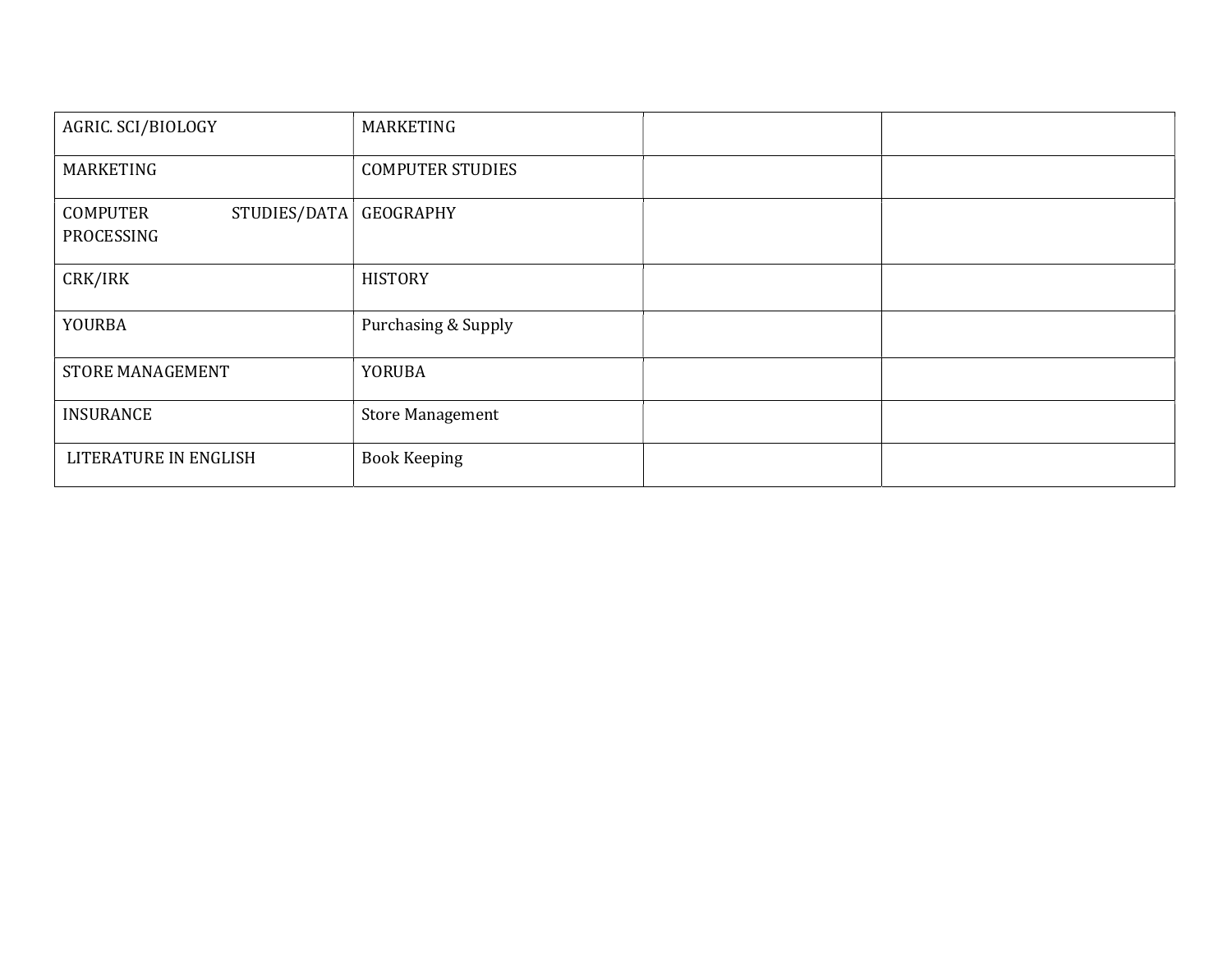## SCHOOL OF FINANCIAL MANAGEMENT STUDIES (SFMS)

| <b>TAXATION</b>                 | <b>BANKING AND FINANCE</b>   | <b>ACCOUNTANCY</b>           |  |
|---------------------------------|------------------------------|------------------------------|--|
| <b>UTME: MATHS, COMMERCE OR</b> | <b>UTME: MATHS, COMMERCE</b> | UTME: MATHS, ENGLISH,        |  |
| <b>ECONOMICS</b>                | <b>OR ECONOMICS</b>          | <b>COMMERCE OR ECONOMICS</b> |  |
| <b>O/LEVEL REQUIREMENTS</b>     | <b>O/LEVEL REQUIREMENTS</b>  | <b>O/LEVEL REQUIREMENTS</b>  |  |
| mathematics                     | Mathematics                  | Mathematics                  |  |
| English language                | English language             | English language             |  |
| ONE SUBJECT FROM FOLLOWING      | <b>ONE SUBJECT FROM</b>      | THREE SUBJECT FROM THE       |  |
|                                 | <b>FOLLOWING</b>             | <b>FOLLOWING</b>             |  |
| <b>BUSINESS STUDIES</b>         | <b>ECONOMICS</b>             | <b>COMMERCE</b>              |  |
| <b>ACCOUNT</b>                  | <b>ACCOUNT</b>               | <b>ACCOUNTS</b>              |  |
| <b>ECONOMICS</b>                | <b>COMMERCE</b>              | <b>ECONOMICS</b>             |  |
| <b>COMMERCE</b>                 |                              | <b>GOVERNMENT</b>            |  |
| TWO SUBJECT FROM THE            | TWO SUBJECT FROM THE         | <b>GEOGRAPHY</b>             |  |
| <b>FOLLOWING</b>                | <b>FOLLOWING</b>             |                              |  |
| LITERATURE- IN- ENGLISH         | <b>BOOK KEEPING</b>          | LITERATURE- IN- ENGLISH      |  |
| <b>HISTORY</b>                  | <b>BIOLOGY</b>               | <b>CIVIC EDUCATION</b>       |  |
| <b>BIOLOGY</b>                  | <b>GEOGRAPHY</b>             | <b>MARKETING</b>             |  |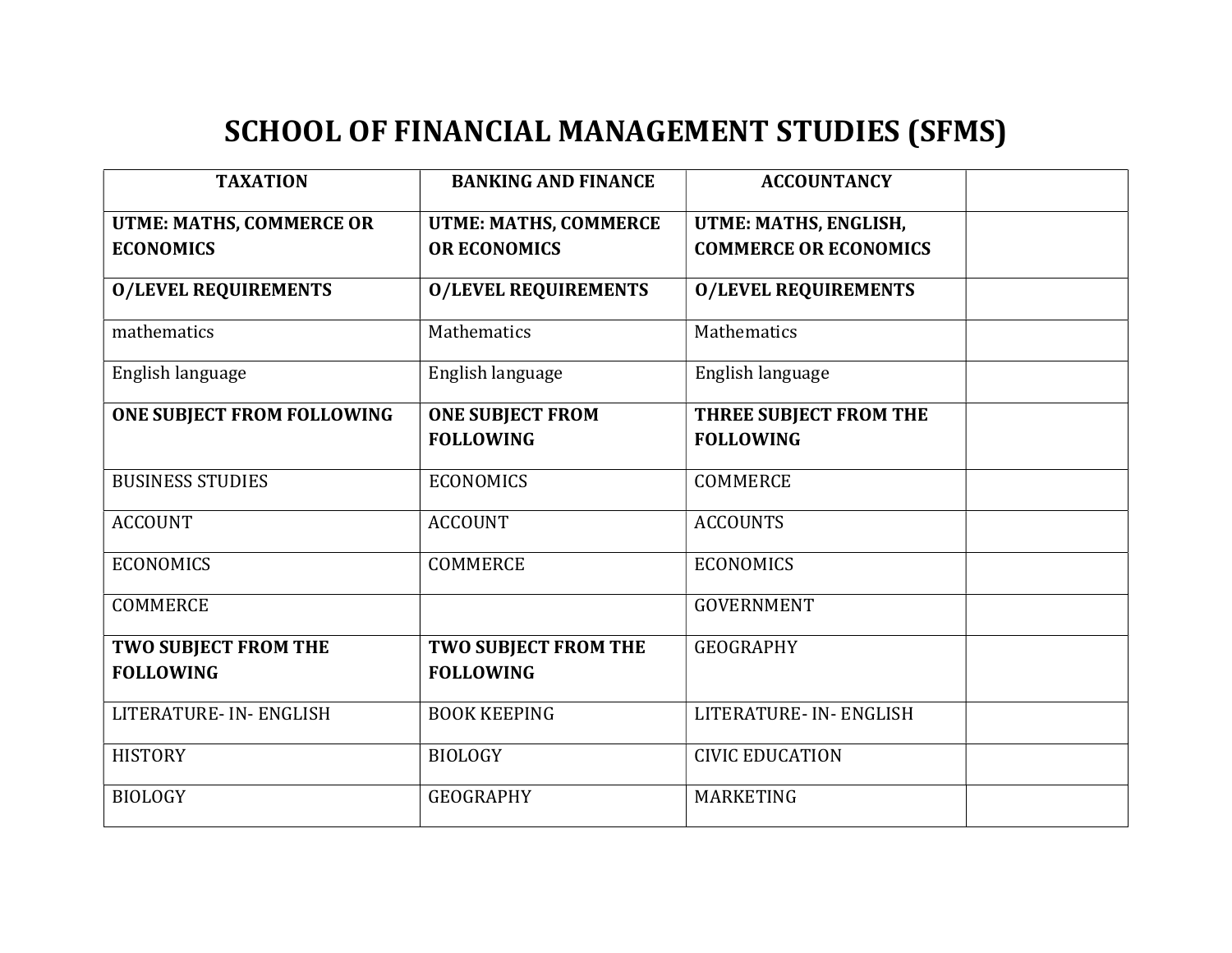| <b>GEOGRAPHY</b>       | GOVERNMENT/CIVIC<br><b>EDUCATION</b> | <b>BOOK KEEPING</b> |  |
|------------------------|--------------------------------------|---------------------|--|
|                        |                                      |                     |  |
| <b>CIVIC EDUCATION</b> | <b>MARKETING</b>                     | <b>BIOLOGY</b>      |  |
| <b>YORUBA</b>          | LITERATURE- IN- ENGLISH              |                     |  |
| <b>MARKETING</b>       | CRS/CRK                              |                     |  |
| COMPUTER STUDIES/DATA  | <b>HISTORY</b>                       |                     |  |
| PROCESSING             |                                      |                     |  |
| CRK/IRK                | <b>YORUBA</b>                        |                     |  |
| <b>BOOK KEEPING</b>    | COMPUTER STUDIES/DATA<br>PROCESSSING |                     |  |
|                        |                                      |                     |  |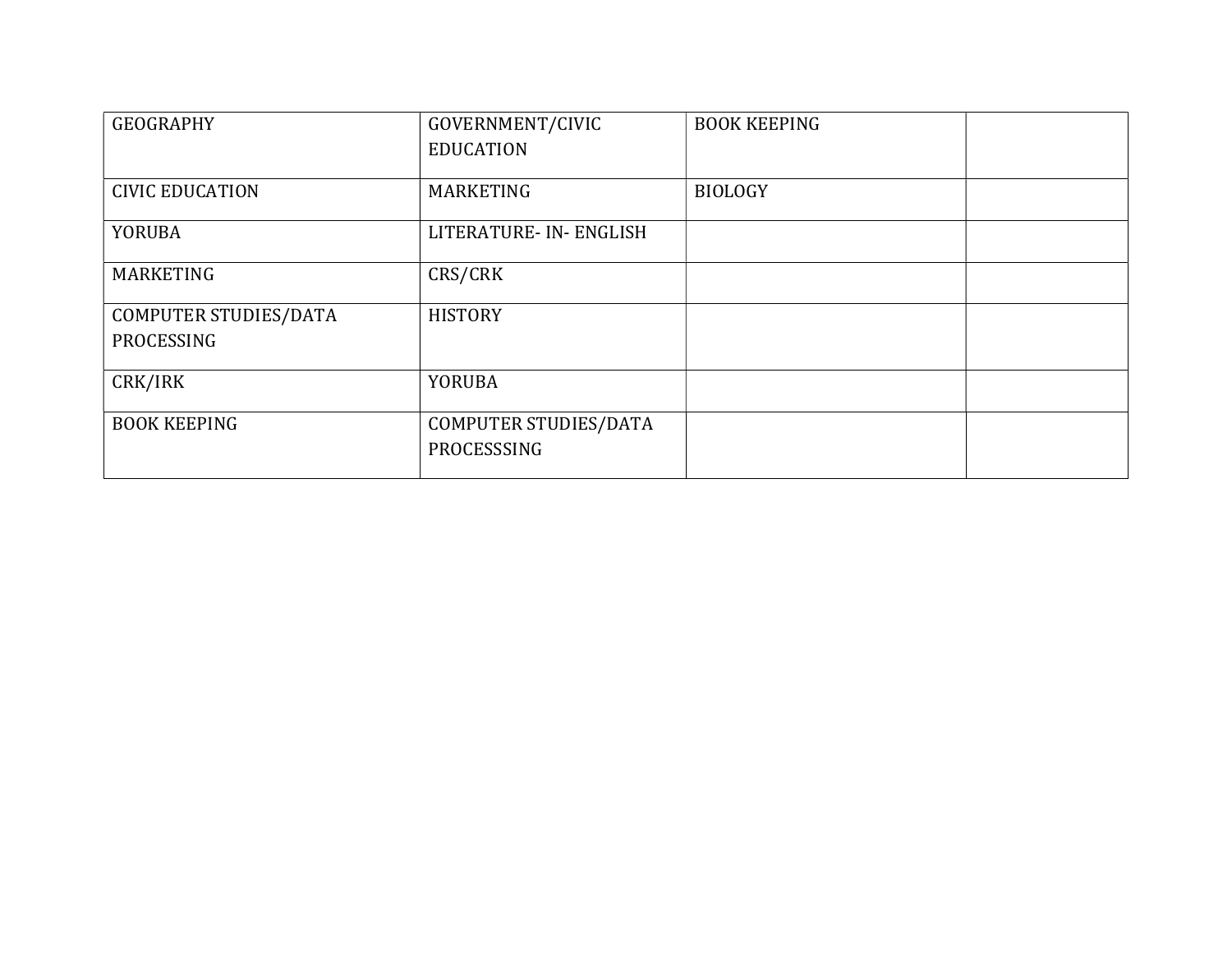## SCHOOL OF ENGINEERING TECHNOLOGY (SET)

| <b>CIVIL ENGINEERING</b>                    | <b>COMPUTER</b><br><b>ENGINEERING</b>       | <b>ELECTRICAL</b><br><b>ENGINEERING</b>  | <b>MECH</b><br><b>ENGINEERING</b>                         | <b>WELDING AND</b><br><b>FABRICATION</b>                  |
|---------------------------------------------|---------------------------------------------|------------------------------------------|-----------------------------------------------------------|-----------------------------------------------------------|
| <b>UTME: MATHS, PHYSICS</b>                 | <b>UTME: MATHS, PHYSICS</b>                 | <b>UTME: MATHS, PHYSICS</b>              | <b>UTME: MATHS,</b><br><b>PHYSICS</b>                     | <b>UTME: MATHS,</b><br><b>PHYSICS</b>                     |
| <b>O/LEVEL REQUIREMENTS</b>                 | <b>O/LEVEL REQUIREMENTS</b>                 | <b>O/LEVEL</b><br><b>REQUIREMENTS</b>    | <b>O/LEVEL</b><br><b>REQUIREMENTS</b>                     | <b>O/LEVEL</b><br><b>REQUIREMENTS</b>                     |
| <b>MATHEMATICS</b>                          | <b>MATHEMATICS</b>                          | <b>MATHEMATICS</b>                       | <b>MATHEMATICS</b>                                        | <b>MATHEMATICS</b>                                        |
| <b>ENGLISH LANGUAGE</b>                     | <b>ENGLISH LANGUAGE</b>                     | <b>ENGLISH LANGUAGE</b>                  | <b>ENGLISH</b><br>LANGUAGE                                | <b>ENGLISH</b><br>LANGUAGE                                |
| <b>PHYSICS</b>                              | <b>PHYSICS</b>                              | <b>PHYSICS</b>                           | <b>PHYSICS</b>                                            | <b>PHYSICS</b>                                            |
| <b>CHEMISTRY</b>                            | <b>CHEMISTRY</b>                            | <b>CHEMISTRY</b>                         | <b>CHEMISTRY</b>                                          | <b>CHEMISTRY</b>                                          |
| <b>ONE SUBJECT FROM</b><br><b>FOLLOWING</b> | <b>ONE SUBJECT FROM</b><br><b>FOLLOWING</b> | <b>ONE SUBJECT FROM</b><br>THE FOLLOWING | <b>ONE SUBJECT</b><br><b>FROM THE</b><br><b>FOLLOWING</b> | <b>ONE SUBJECT</b><br><b>FROM THE</b><br><b>FOLLOWING</b> |
| <b>BIOLOGY</b>                              | <b>AGRIC SCIENCE</b>                        | <b>AGRIC SCIENCE</b>                     | <b>AGRIC SCIENCE</b>                                      | <b>AGRIC SCIENCE</b>                                      |
| <b>GEOGRAPHY</b>                            | <b>AUTOMECHANICS</b>                        | <b>AUTOMECHANICS</b>                     | <b>BIOLOGY</b>                                            | <b>BIOLOGY</b>                                            |
| <b>FURTHER MATHS</b>                        | <b>FURTHER MATHS</b>                        | <b>FURTHER MATHS</b>                     | <b>COMMERCE</b>                                           | <b>FURTHER MATHS</b>                                      |
| <b>TECHNICAL DRAWING</b>                    | <b>ECONOMICS</b>                            | <b>ECONOMICS</b>                         | <b>FURTHER MATHS</b>                                      | <b>GEOGRAPHY</b>                                          |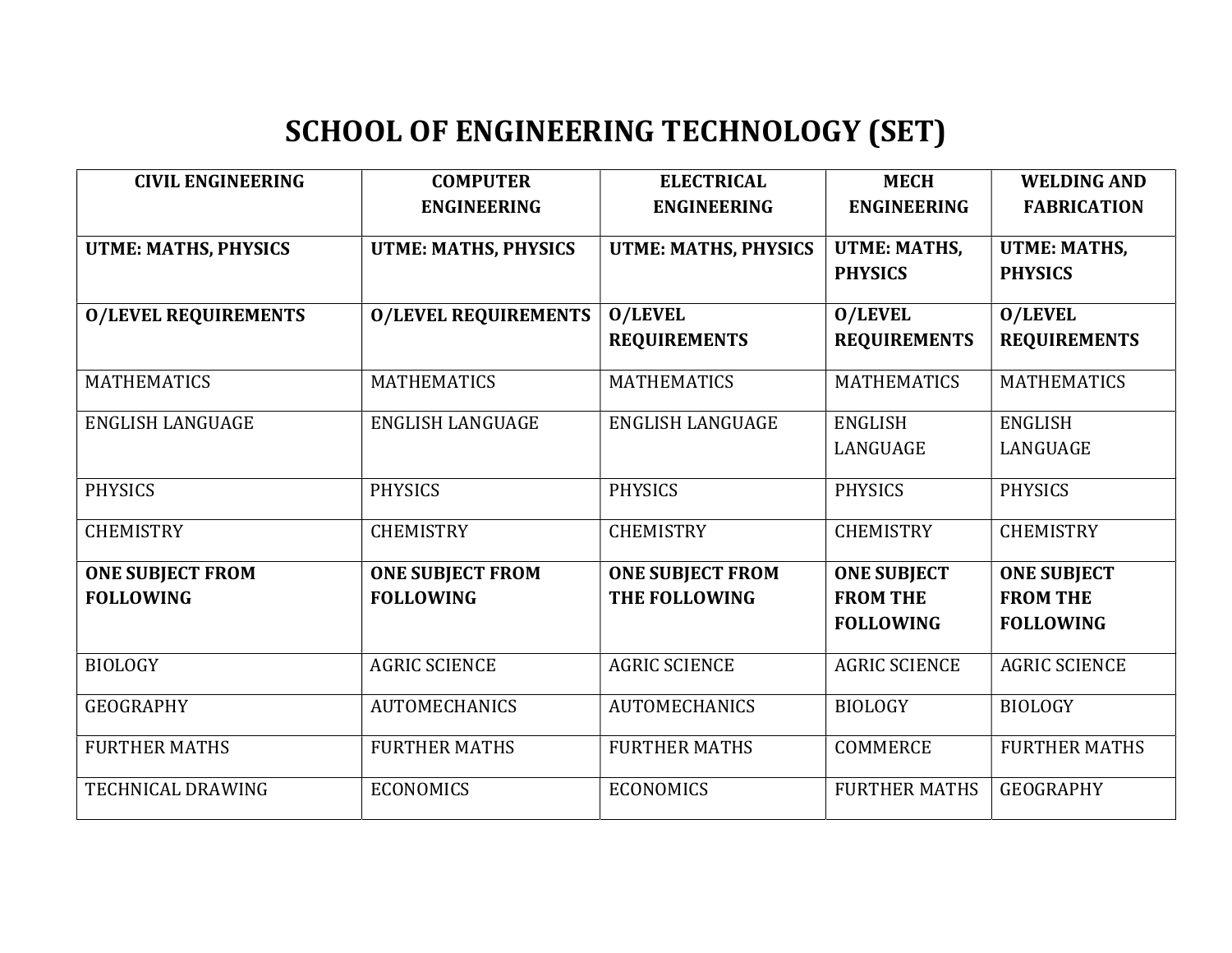| <b>COMMERCE</b>      | <b>METAL WORK</b> | <b>METAL WORK</b>    | <b>GEOGRAPHY</b>     |                  |
|----------------------|-------------------|----------------------|----------------------|------------------|
| <b>AGRIC SCIENCE</b> | <b>STATISTICS</b> | <b>STATISTICS</b>    | <b>TECHNICAL</b>     | <b>TECHNICAL</b> |
|                      |                   |                      | <b>DRAWING</b>       | <b>DRAWING</b>   |
| <b>ECONOMICS</b>     | <b>BIOLOGY</b>    | <b>BIOLOGY</b>       | <b>AUTOMECHANICS</b> |                  |
|                      | TECHNICAL DRAWING | TECHNICAL DRAWING    | <b>METAL WORK</b>    |                  |
|                      |                   | <b>AGRIC SCIENCE</b> |                      |                  |
|                      |                   | <b>AUTOMECHANICS</b> |                      |                  |
|                      |                   | <b>BASIC ELECT</b>   |                      |                  |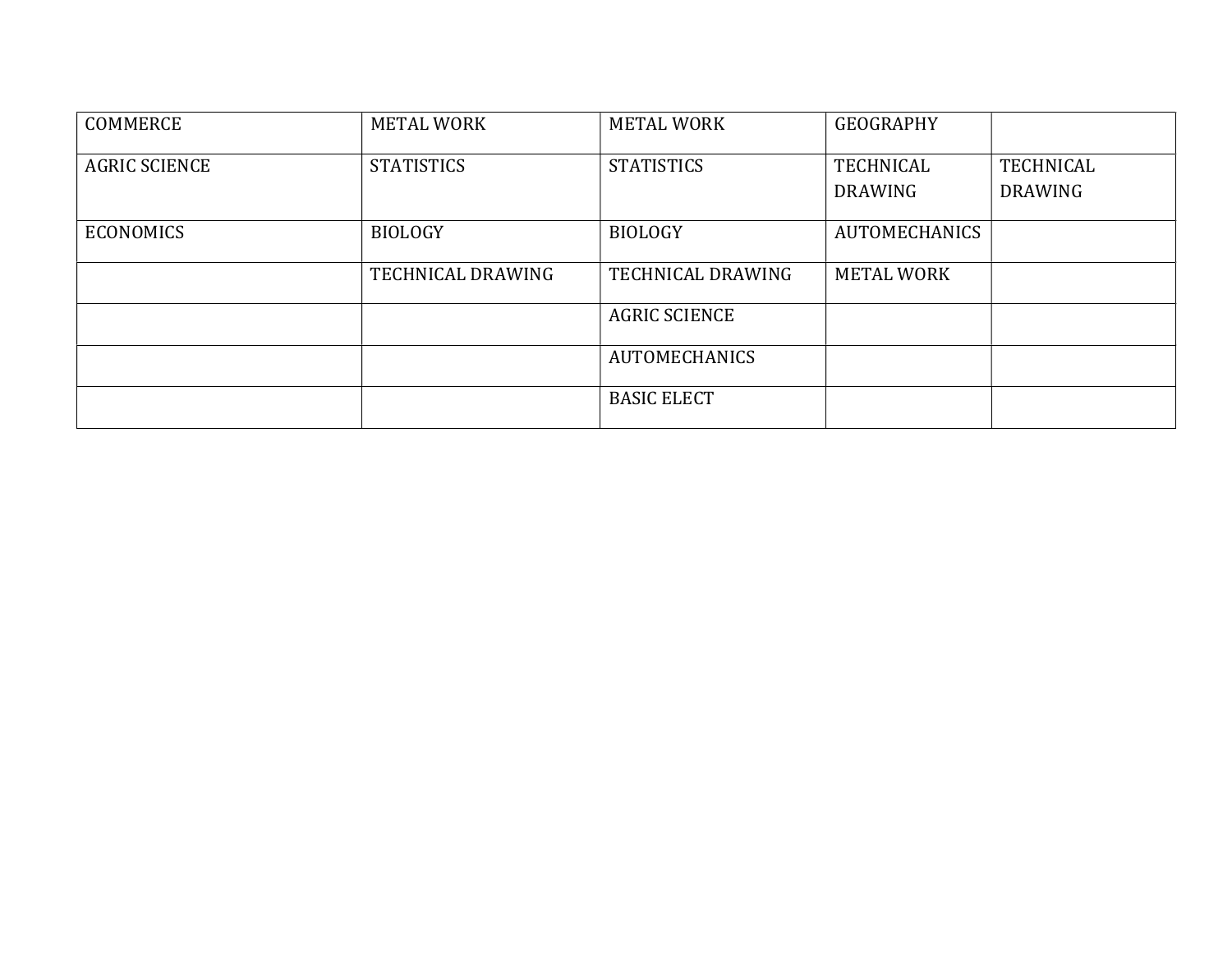#### SCHOOL OF PURE AND APPLIED SCIENCES (SPAS)

| <b>COMPUTER SCIENCE</b>     | <b>SCIENCE LABORATOTRY</b>                         | <b>STATISTICS</b>                                  |
|-----------------------------|----------------------------------------------------|----------------------------------------------------|
|                             | <b>TECHNOLOGY</b>                                  |                                                    |
| <b>UTME: MATHS, PHYSICS</b> | <b>UTME: BIOLOGY,</b><br><b>CHEMISRTY, PHYSICS</b> | <b>UTME: MATHS, PHYSICS OR</b><br><b>ECONOMICS</b> |
| <b>MATHEMATICS</b>          | <b>MATHEMATICS</b>                                 | <b>MATHEMATICS</b>                                 |
| <b>ENGLISH LANGUAGE</b>     | <b>ENGLISH LANGUAGE</b>                            | <b>ENGLISH LANGUAGE</b>                            |
| <b>PHYSICS</b>              |                                                    | <b>ONE SUBJECT FROM</b>                            |
| <b>TWO SUBJECTS FROM</b>    | <b>THREE SUBJECT FROM</b>                          | <b>BIOLOGY</b>                                     |
| <b>AGRIC SCIENCE</b>        |                                                    | <b>CHEMISTRY</b>                                   |
| <b>BIOLOGY</b>              | <b>BIOLOGY</b>                                     | <b>PHYSICS</b>                                     |
| <b>CHEMISTRY</b>            | <b>CHEMISTRY</b>                                   | <b>TWO SUBJECTS FROM</b>                           |
| <b>CIVIC EDUCATION</b>      | <b>PHYSICS</b>                                     | <b>FURTHER MATHS</b>                               |
| <b>DATA PROCESSING</b>      |                                                    | <b>STATISTICS</b>                                  |
| <b>FURTHER MATHS</b>        |                                                    | AGRIC SCIENCE/ ANIMAL<br>HUSBANDRY                 |
| <b>GEOGRAPHY</b>            |                                                    | ECONOMICS/COMMERCE/<br><b>ACCOUNT</b>              |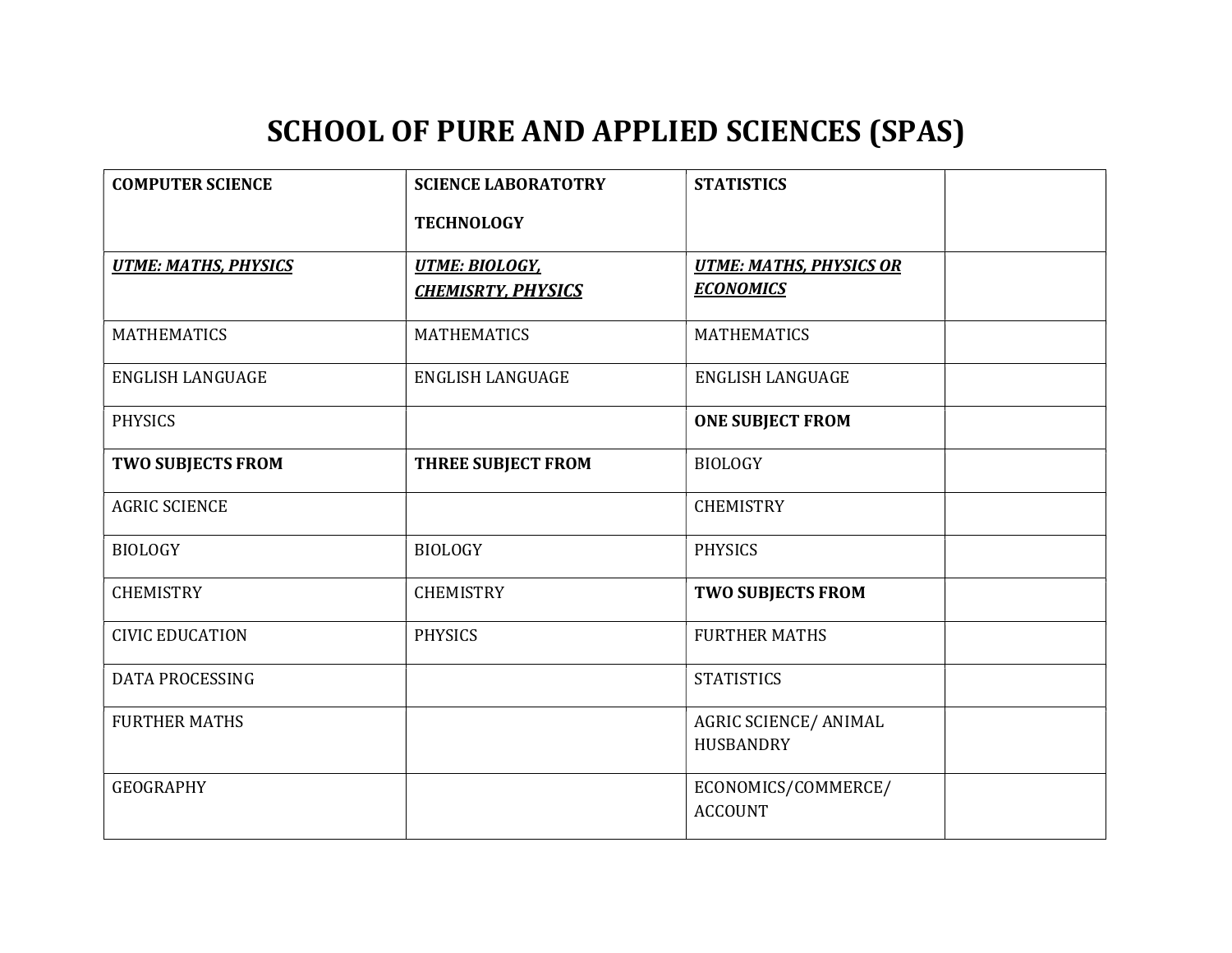| <b>BASIC ELECTRICITY</b> | GEOGRAPHY/GOVERNMENT/ |  |
|--------------------------|-----------------------|--|
| YORUBA                   | <b>HISTORY</b>        |  |
|                          |                       |  |
|                          |                       |  |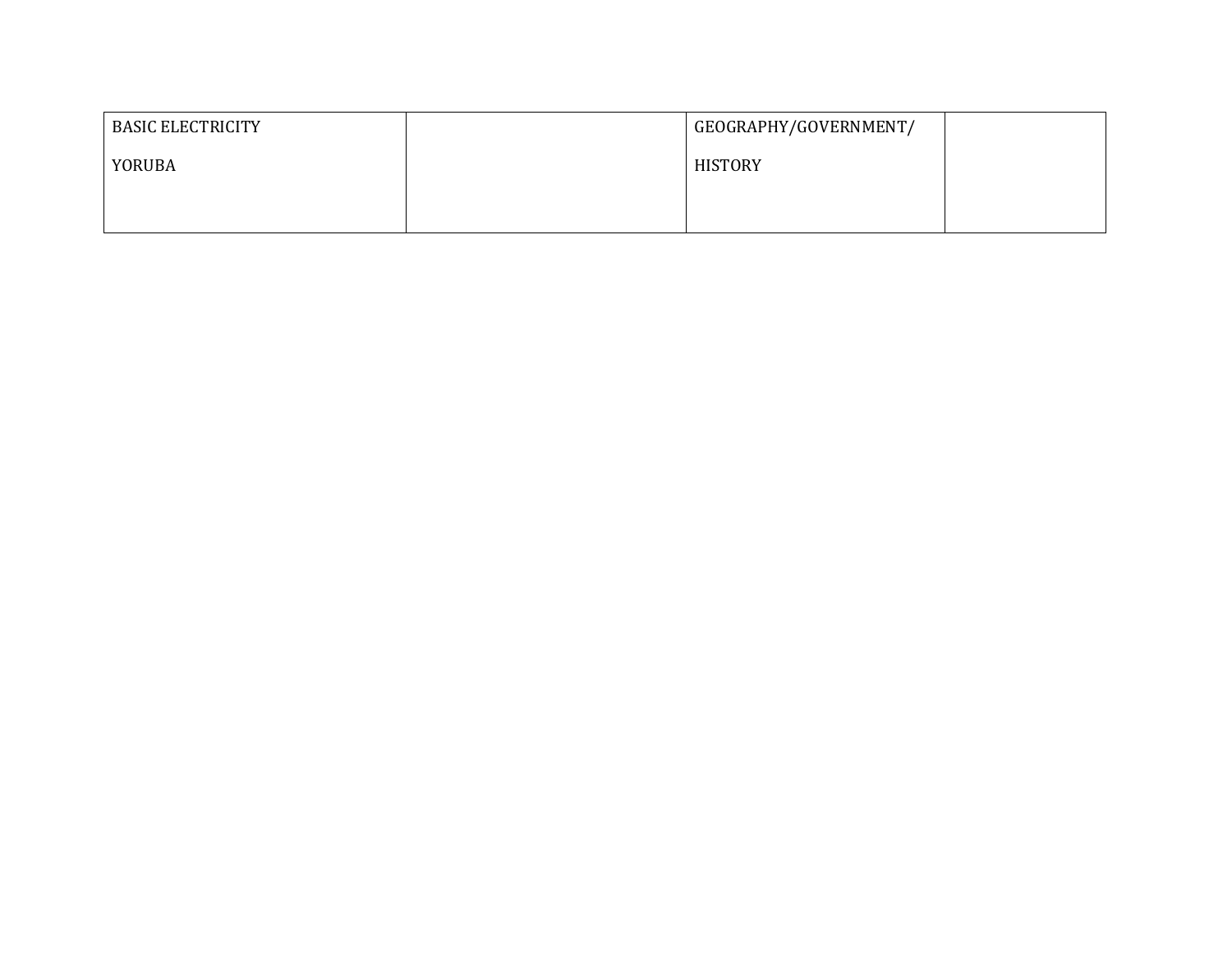## SCHOOL OF COMMUNICATION STUDIES (SCS)

| <b>MASS COMMUNICATION</b>          |  |  |
|------------------------------------|--|--|
| <b>UTME: Literature in English</b> |  |  |
| <b>MATHEMATICS</b>                 |  |  |
| ENGLISH LANGUAGE                   |  |  |
| LITERATURE IN ENGLISH              |  |  |
| TWO SUBJECTS FROM                  |  |  |
| $C.R.K$ / I.R.K                    |  |  |
| <b>BIOLOGY</b>                     |  |  |
| COMMERCE                           |  |  |
| <b>ECONOMICS</b>                   |  |  |
| GOVERNMENT                         |  |  |
| COMPUTER STUDIES/DATA PROCESSING   |  |  |
| <b>CIVIC EDUCATION</b>             |  |  |
| YORUBA / FRENCH                    |  |  |
| MARKETING                          |  |  |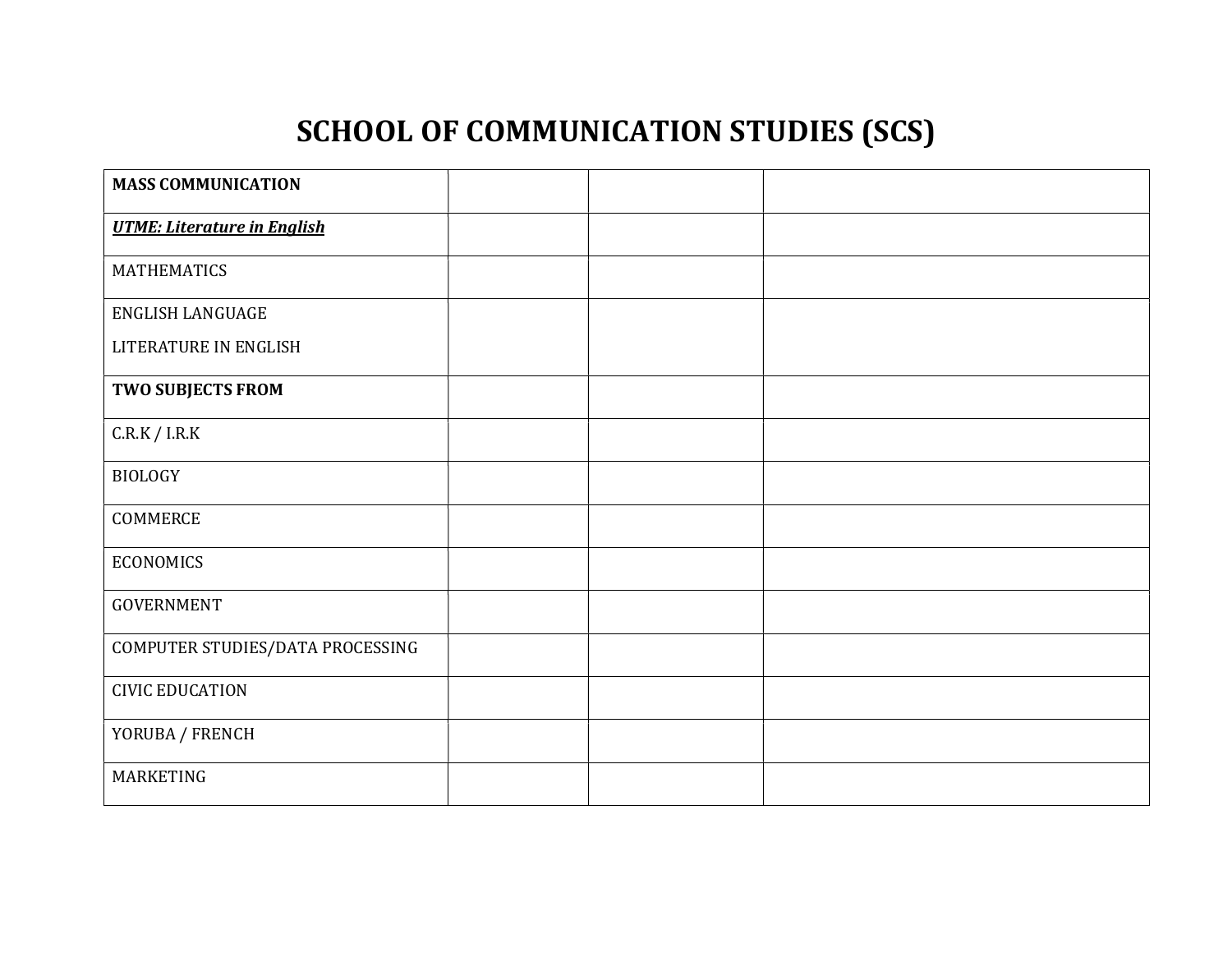#### SCHOOL OF ENVIRONMENTAL STUDIES (SES)

| <b>ARCHITECTURAL</b><br><b>TECHNOLOGY</b> | <b>BUILDING TECHNOLOGY</b>  | <b>ESTATE MANAGEMENT</b>                                                                                                                | <b>QUANTITY SURVEY</b>                                                                                                                              | <b>URBAN AND</b><br><b>REGIONAL</b><br><b>PLANNING</b>                                                                               |
|-------------------------------------------|-----------------------------|-----------------------------------------------------------------------------------------------------------------------------------------|-----------------------------------------------------------------------------------------------------------------------------------------------------|--------------------------------------------------------------------------------------------------------------------------------------|
| <b>UTME: MATHS, PHYSICS</b>               | <b>UTME: MATHS, PHYSICS</b> | <b>UTME: MATHS.</b><br><b>ECONOMICS</b> and any one of<br><b>PHYSICS, CHEMISTRY,</b><br><b>BIOLOGY, GEOGRAPHY,</b><br><b>ACCOUNTING</b> | <b>UTME: MATHS, PHYSICS</b><br>and any one of<br><b>CHEMISTRY, GEOGRAPHY,</b><br><b>ART, BIOLOGY,</b><br><b>ECONOMICS, AGRIC.</b><br><b>SCIENCE</b> | <b>UTME:</b> Any three<br>from <b>ECONOMICS</b> ,<br><b>PHYSICS,</b><br><b>CHEMISTRY,</b><br><b>GEOGRAPHY,</b><br><b>MATHEMATICS</b> |
| <b>MATHEMATICS</b>                        | <b>MATHEMATICS</b>          | <b>MATHEMATICS</b>                                                                                                                      | <b>MATHEMATICS</b>                                                                                                                                  | <b>MATHEMATICS</b>                                                                                                                   |
| <b>ENGLISH LANGUAGE</b>                   | <b>ENGLISH LANGUAGE</b>     | <b>ENGLISH LANGUAGE</b>                                                                                                                 | <b>ENGLISH LANGUAGE</b>                                                                                                                             | <b>ENGLISH LANGUAGE</b>                                                                                                              |
| <b>PHYSICS</b>                            | <b>PHYSICS</b>              | <b>ECONOMICS</b>                                                                                                                        | <b>PHYSICS</b>                                                                                                                                      | <b>TWO SUBJECTS</b><br><b>FROM</b>                                                                                                   |
| <b>TWO SUBJECTS FROM</b>                  | <b>TWO SUBJECTS FROM</b>    | <b>CHEMISTRY OR PHYSICS</b>                                                                                                             | <b>TWO SUBJECTS FROM</b>                                                                                                                            | <b>ECONOMICS</b>                                                                                                                     |
| <b>BIOLOGY</b>                            | <b>BIOLOGY</b>              | <b>ANY ONE FROM</b>                                                                                                                     | <b>FURTHER MATHS</b>                                                                                                                                | <b>GEOGRAPHY</b>                                                                                                                     |
| <b>CHEMISTRY</b>                          | FINE-ART                    | <b>AGRIC. SCIENCE</b>                                                                                                                   | <b>ECONOMICS</b>                                                                                                                                    | <b>TECHNICAL</b><br><b>DRAWING</b>                                                                                                   |
| ECONOMICS/COMMERCE                        | <b>CHEMISTRY</b>            | <b>BIOLOGY</b>                                                                                                                          | CHEMISTRY/BIOLOGY                                                                                                                                   | <b>GOVERNMENT</b>                                                                                                                    |
| <b>FINE-ART</b>                           | <b>GEOGRAPHY</b>            | <b>COMMERCE</b>                                                                                                                         | FINE-ART/TECHNICAL<br><b>DRAWING</b>                                                                                                                | <b>HISTORY</b>                                                                                                                       |